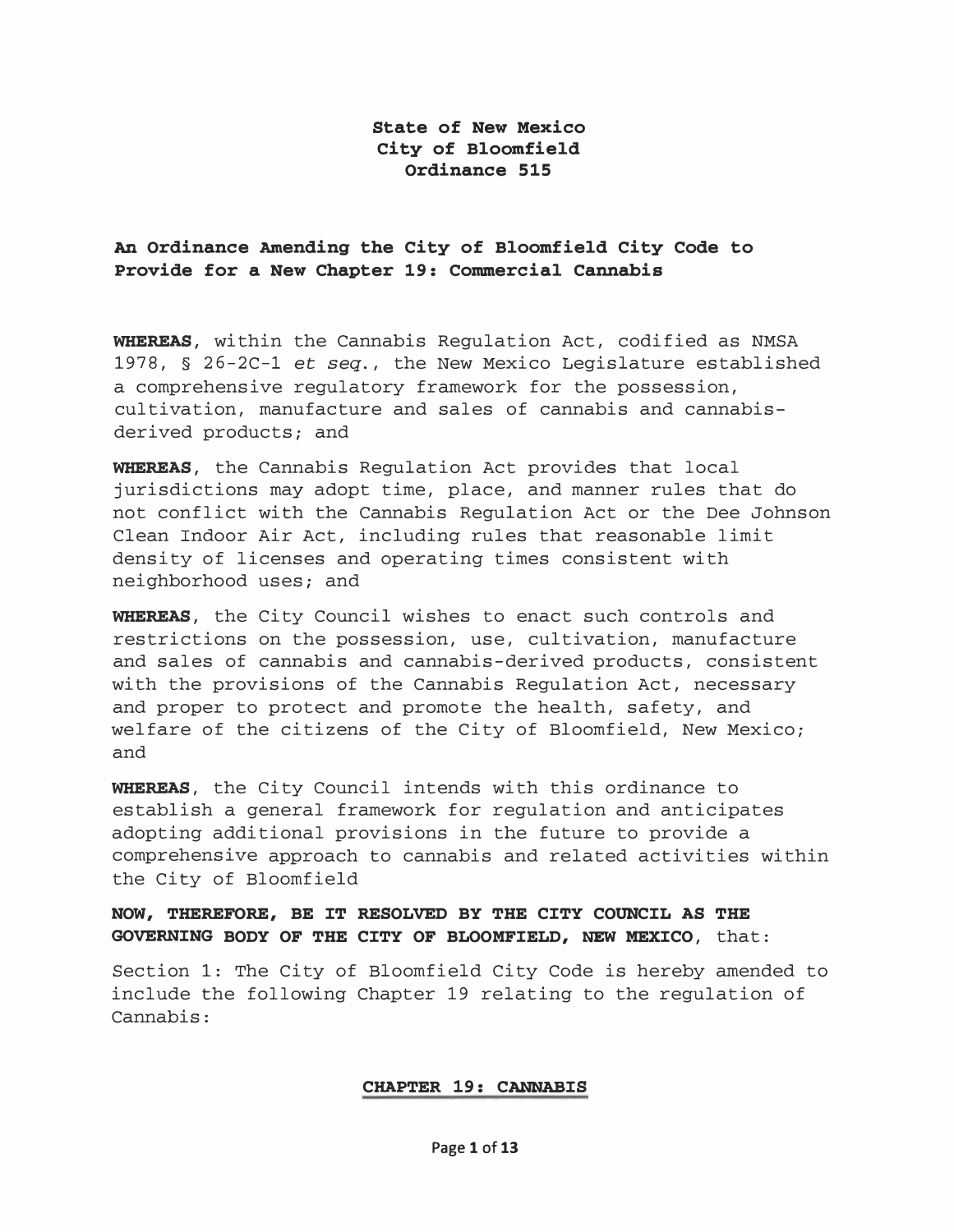### ARTICLE 1: GENERAL PROVISIONS

### Sec. 19-1. - Title

This chapter shall be known as the "City of Bloomfield Comprehensive Cannabis Ordinance" except as referred to and cited herein, where it shall be known as the "Cannabis Ordinance" or "CCO"

### Sec. 19-2 - Purpose and intent.

It is the purpose and intent of this chapter to regulate the possession, cultivation, including micro, small, medium, and large-scale processes; manufacturing; processing; distribution; retail sales; on-site consumption and special events for the consumption of recreational cannabis within the City of Bloomfield, as provided for by the New Mexico Cannabis Regulation Act, NMSA 1978, §26-2C-1 et seq., (the "Cannabis Regulation Act" or the "Act") . The provisions of this chapter are in addition to any other permits, licenses and approvals which may be required to conduct business generally in the city and are in addition to any permits, licenses and approvals required under state, county, or other law. The regulations and prohibitions in this chapter are enacted to ensure the health, safety and welfare of residents and visitors within the City of Bloomfield. Nothing in this chapter shall be construed to allow persons to engage in conduct that endangers others or cases a public nuisance, or allow any activity relating to the cultivation, manufacturing, testing, or distribution of cannabis that is otherwise illegal under New Mexico state law. Nothing herein shall be construed to permit or authorize any possession, use, cultivation, manufacture, processing, distribution, retail sale, and/or consumption of cannabis beyond the provisions of the Cannabis Regulation Act or the Lynn and Erin Compassionate Use Act, nor as affecting or intended to affect or modify federal law relating to cannabis.

### Sec. 19-3. - Sec. 19-10 - RESERVED

### ARTICLE 2.- Definitions

Sec. 19-11

### (A) Cannabis.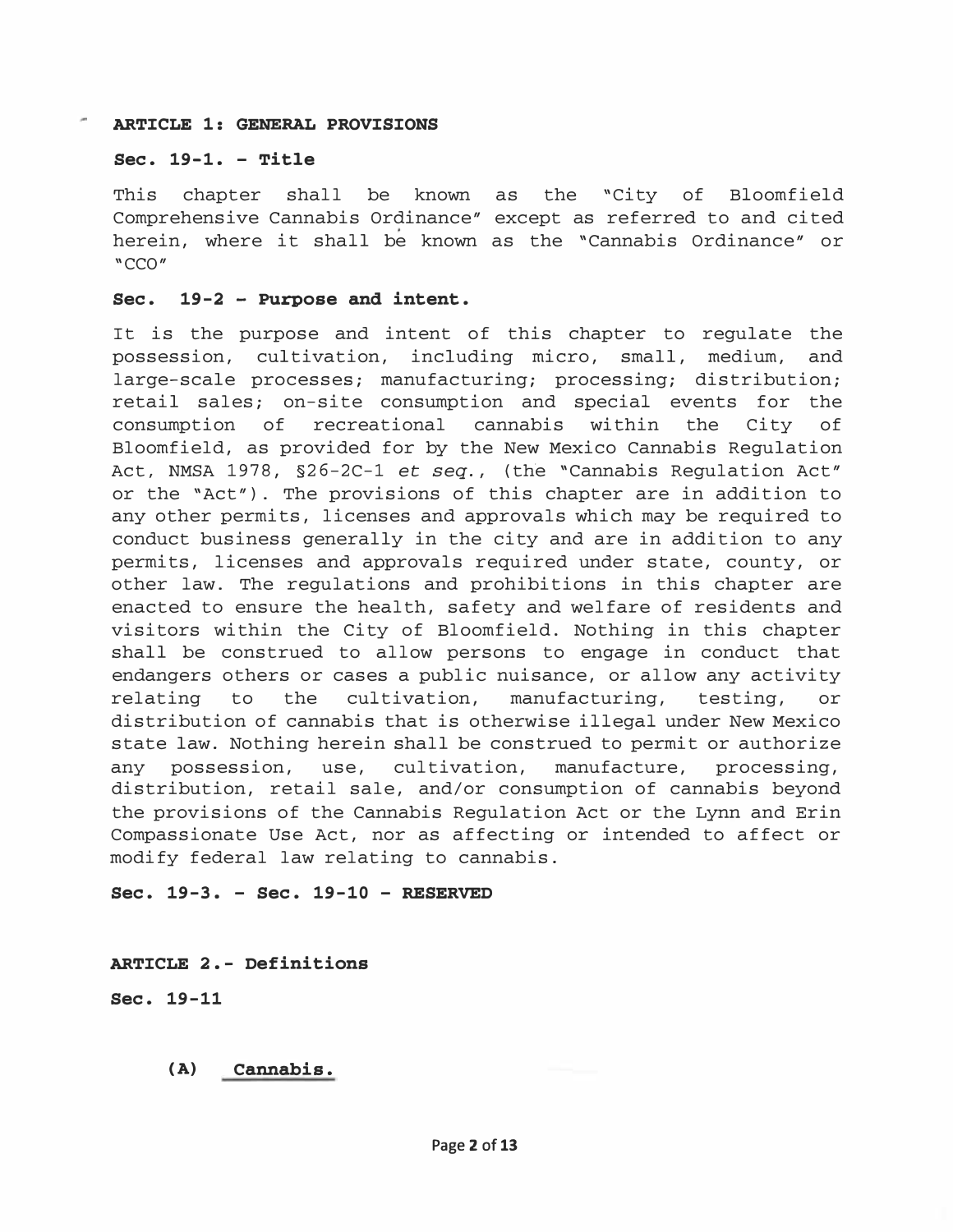- (1) means all parts of the plant genus Cannabis a delta-9-tetrahydrocannabinol concentration of more than threetenth precent on a dry weight basis, weather growing or not; the seeds of the plant; the resin extracted from any part of the plant; and every compound, manufacture, salt, derivative, mixture or preparation of the plant, its seeds or its resin; and
- (2) does not include:
	- (a) the mature stalks of the plant; fiber produced from the stalks; oil or cake made from the seeds of the plant; any other compound, manufacture, salt, derivative, mixture or preparation of the mature stalks, fiber, oil or cake; or the sterilized seed of the plant that is incapable of germination; or
	- (b) the weight of any other ingredient combined with cannabis products to prepare topical or oral administrations, food, drink or another product;

# (B) Cannabis Consumption Area.

An area where cannabis products may be served and consumed;

### (C) Cannabis Courier.

A person that transports cannabis products to qualified patients, primary caregivers, or reciprocal participants or directly to consumer;

### (D) Cannabis Establishment.

Means:

- (1) a cannabis testing laboratory;
- (2) a cannabis manufacturer;
- (3) a cannabis producer;
- (4) a cannabis retailer;
- (5) a cannabis research laboratory;
- (6) a vertically integrated cannabis establishment;
- (7) a cannabis producer microbusiness;
- (8) an integrated cannabis microbusiness; or
- ( 9) a cannabis consumption area;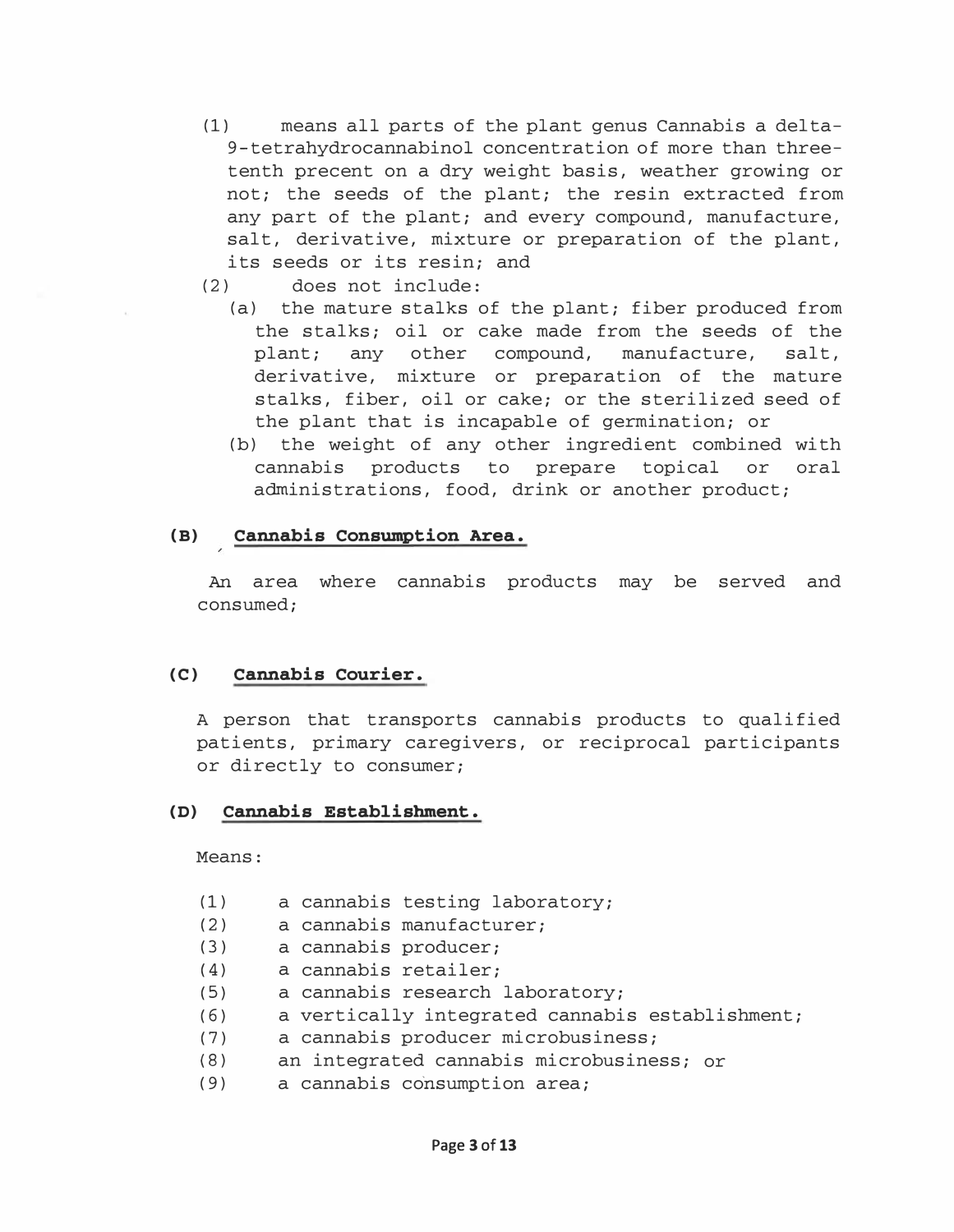# (E) Cannabis Manufacturer.

A Person that:

- (1) manufactures cannabis products;
- (2) packages cannabis products;
- (3) has cannabis products tested by a cannabis testing laboratory; or
- (4) purchases, acquires, sells or transports wholesale cannabis products to other cannabis establishments;

# (F) Cannabis Producer.

A person that:

- (1) cultivates cannabis plants;
- (2) has unprocessed cannabis products tested by a cannabis testing laboratory;
- ( 3) transports unprocessed cannabis products only to other cannabis establishments; or
- (4) sells cannabis products wholesale;

# (G) Cannabis Producer Microbusiness.

A cannabis producer at a single licensed premise that possesses no more than two hundred total mature cannabis plants at any one time;

## (H) Cannabis Product.

A product that is or that contains cannabis or cannabis extract, including edible or topical products that may also contain other ingredients;

## (I) Cannabis Research Laboratory.

A facility that produces or possesses cannabis products and all parts of the plant genus Cannabis for the purpose of studying cultivation, characteristics or uses;

## (J) Cannabis Retailer.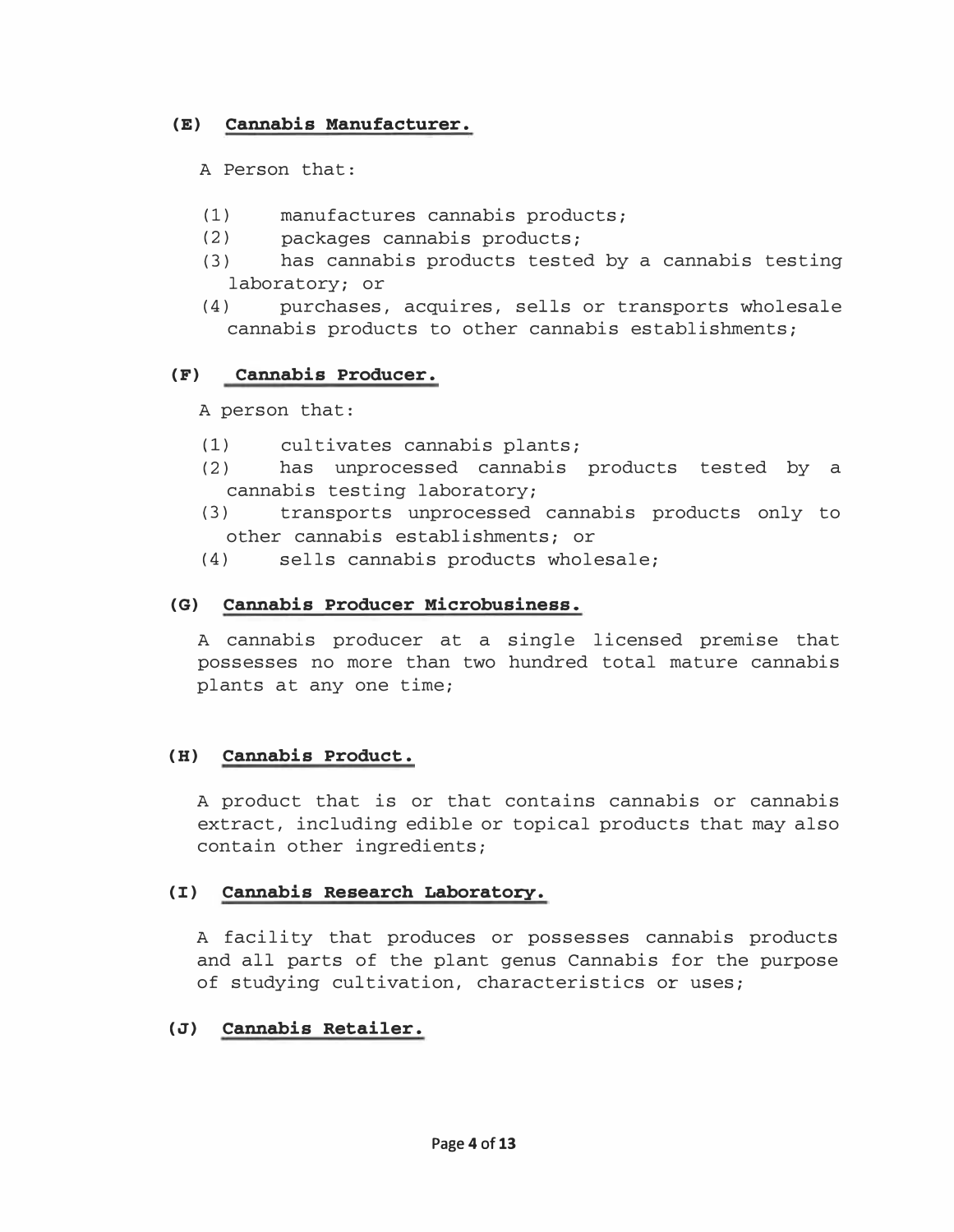A person that sells cannabis to qualified patients, primary caregivers or reciprocal participants or directly to consumers;

## (K) Cannabis Testing Laboratory.

A person that samples, collects and tests cannabis products and transports cannabis products for the purpose of testing;

## (L) Commercial Cannabis Activity

- (1) means the cultivation, production, possession, manufacture, storage, testing, researching, labeling, transportation, couriering, purchases for resale, sale or consignment of cannabis products; and
- (2) does not include activities related only to the medical cannabis program, to cannabis training and education programs or to the personal cultivation or use of cannabis;

## (M) Consume.

The act of ingesting, inhaling, or otherwise introducing cannabis or cannabis product into the human body.

## (N) Consumer.

A person twenty-one (21) years of age or older who purchases, acquires, owns, possesses or uses a cannabis product for a purpose other than resale;

## (0) Cultivation.

Any activity involving the planting, growing, harvesting, drying, curing, grading or trimming of cannabis;

## (P) Facility

A building, space or grounds licensed for the production, possession, testing, manufacturing or distribution of cannabis, cannabis extracts or cannabis products;

# (Q) Government Facility.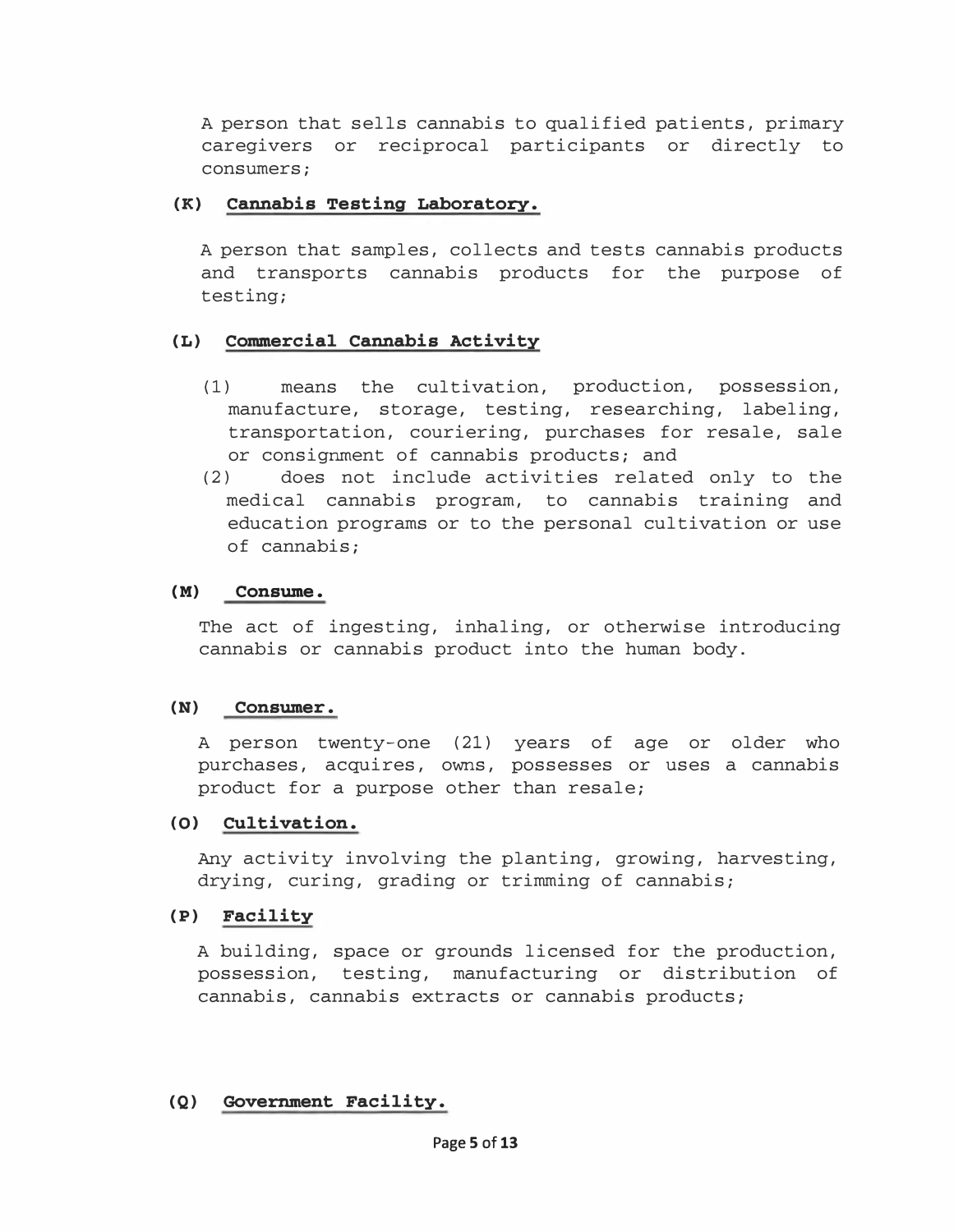A facility, agency or area used for public purposes, and owned or operated by an instrumentality or agency of federal, state, or local government

## (R) Homegrown or Homemade.

Grown or made for purposes that not dependent or conditioned upon the provision or receipt of financial consideration;

## (S) Household.

A housing unit and included any place in or around the housing unit at which an occupant of the housing unit produces, manufactures, keeps or stores homegrown cannabis or homemade cannabis products;

# (T) Integrated Cannabis Microbusiness.

A person that is authorized to conduct one or more of the following:

- (1) production of cannabis at a single licensed premises; provided that the person shall not possess more than two hundred (200) total mature plants at any one time;
- (2) manufacture of cannabis products at a single licensed premises;
- (3) Sales and transportation of only cannabis produced or manufactured by that person;
- (4) Operation of only one retail establishment; and
- (5) Couriering of cannabis products to qualified patients, primary caregivers or reciprocal participants or directly to consumers

# (U) Licensed Premises.

A location that includes

- (1) all enclosed public and private areas at the location that are used in the business and includes offices, kitchens, restrooms and storerooms;
- (2) all areas outside of a building that are specifically included in the license for the production, manufacturing, wholesale sale or retail sale of cannabis products; and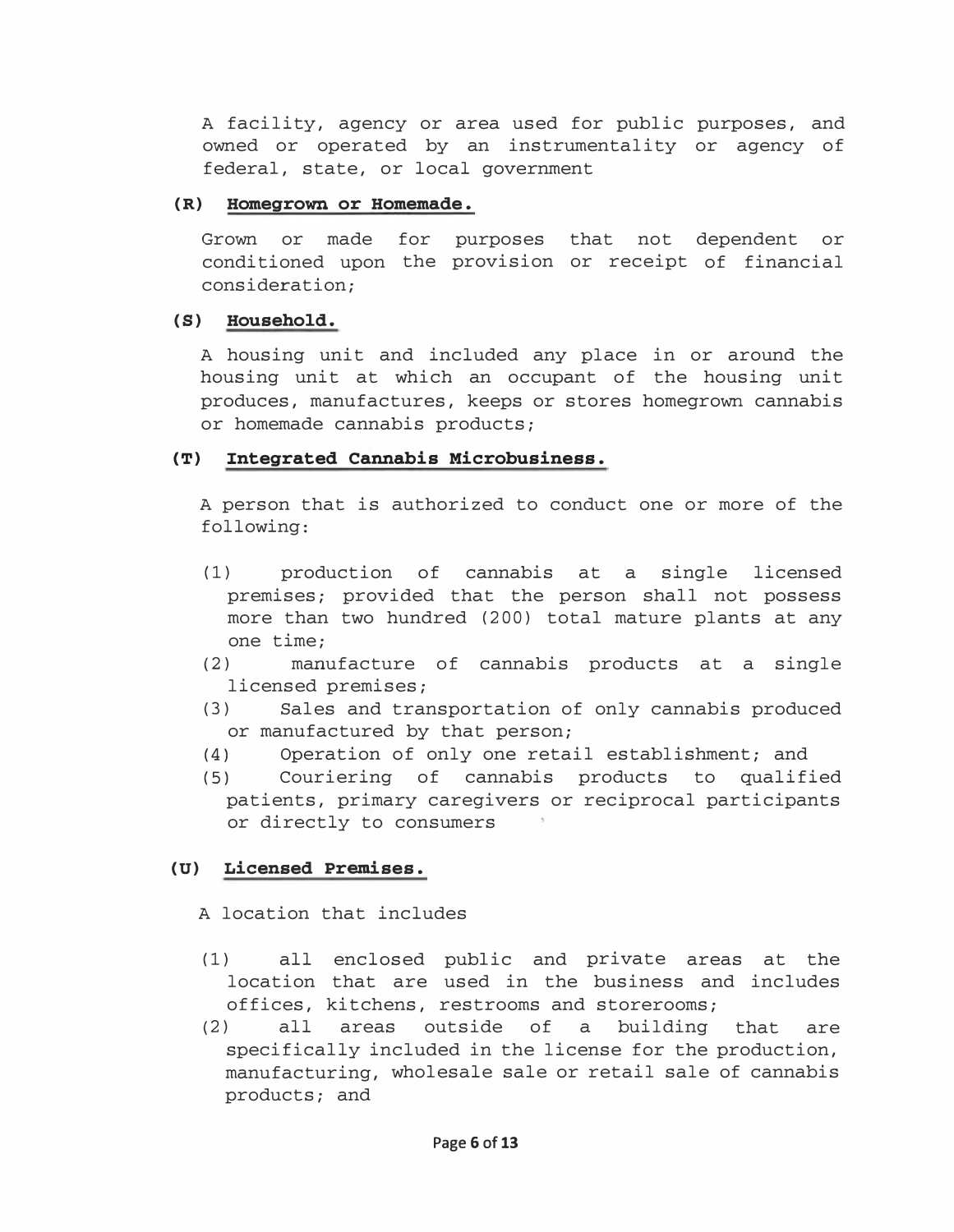(3) with respect to a location that is specifically licensed for the production of cannabis outside of a building, the entire unit of land that is created by subsection or partition of land that the licensee owns, leases or has a right to occupy;

### (V) Manufacture.

To compound, blend, extract, infuse, package or otherwise prepare a cannabis product;

### (W) Medical cannabis

Cannabis products used by a qualified patient or reciprocal participant in accordance with the Lynn and Erin Compassionate Use Act;

### (X) Medical Cannabis Program

The program created pursuant to the Lynn and Erin Compassionate Use Act;

### (Y) Medical Cannabis Registry.

The system by which the department of health approves or denies applications and issues and renews registry identification cards for qualified patients;

### (Z) Mobile, Portable or Temporary, Unit.

Any motorized or non-motorized vehicle, trailer, or other device designed to be portable and not permanently attached to the ground from which are ordinarily vended, served, or offered for sale;

### (AA) Open Space

Any public park, public sidewalk, public walkway, or public pedestrian throughfare;

### (BB) Public Place.

A place to which the general public has access and includes hallways, lobbies and other parts of apartment houses and hotels that do not constitute rooms or apartments designed for actual residence; highways; streets; schools; places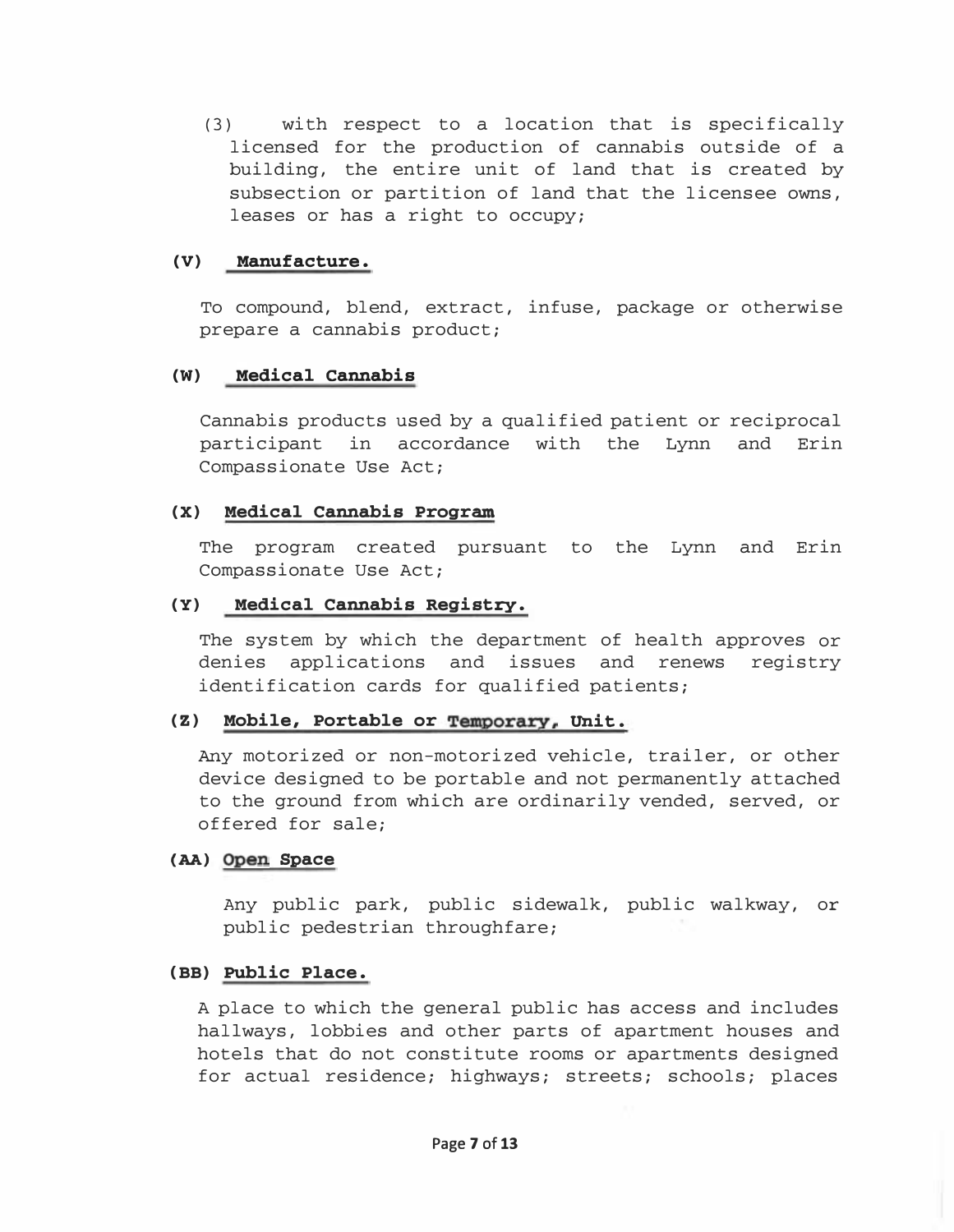of amusement; parks; playgrounds; and places used in connection with public passenger transportation;

#### (CC) Qualified Patient

A resident of New Mexico who holds a registry identification card pursuant to the Lynn and Erin Compassionate Use Act;

#### (DD) Reciprocal Participant.

A person who is not a resident of New Mexico and who holds proof of enrollment by a government regulatory authority to participate in the medical cannabis program of another state of the United States, the District of Columbia or a territory or commonwealth of the United States in which the person resides or a person who holds proof of enrolment by a government regulatory authority of a new Mexico Indian nation, tribe or pueblo to participate in its medical cannabis program;

### (EE) Residence.

A place where someone lives

### [FF) Retail Establishment.

A location at which cannabis products are sold to qualified patients, primary caregivers and reciprocal participants and directly to consumers;

### (GG) Smoke.

To inhale, exhale, burn or carry any lighted or heated device or pipe or any other lighted or heated cannabis products intended for inhalation, weather natural or synthetic in any manner or in any form;

#### (HH) Unprocessed.

Unaltered from an original form, raw or natural state; and

#### (II) Vertically Integrated Cannabis Establishment.

A person that is authorized to act as any of the following:

- (1) a cannabis courier;
- (2) a cannabis manufacturer;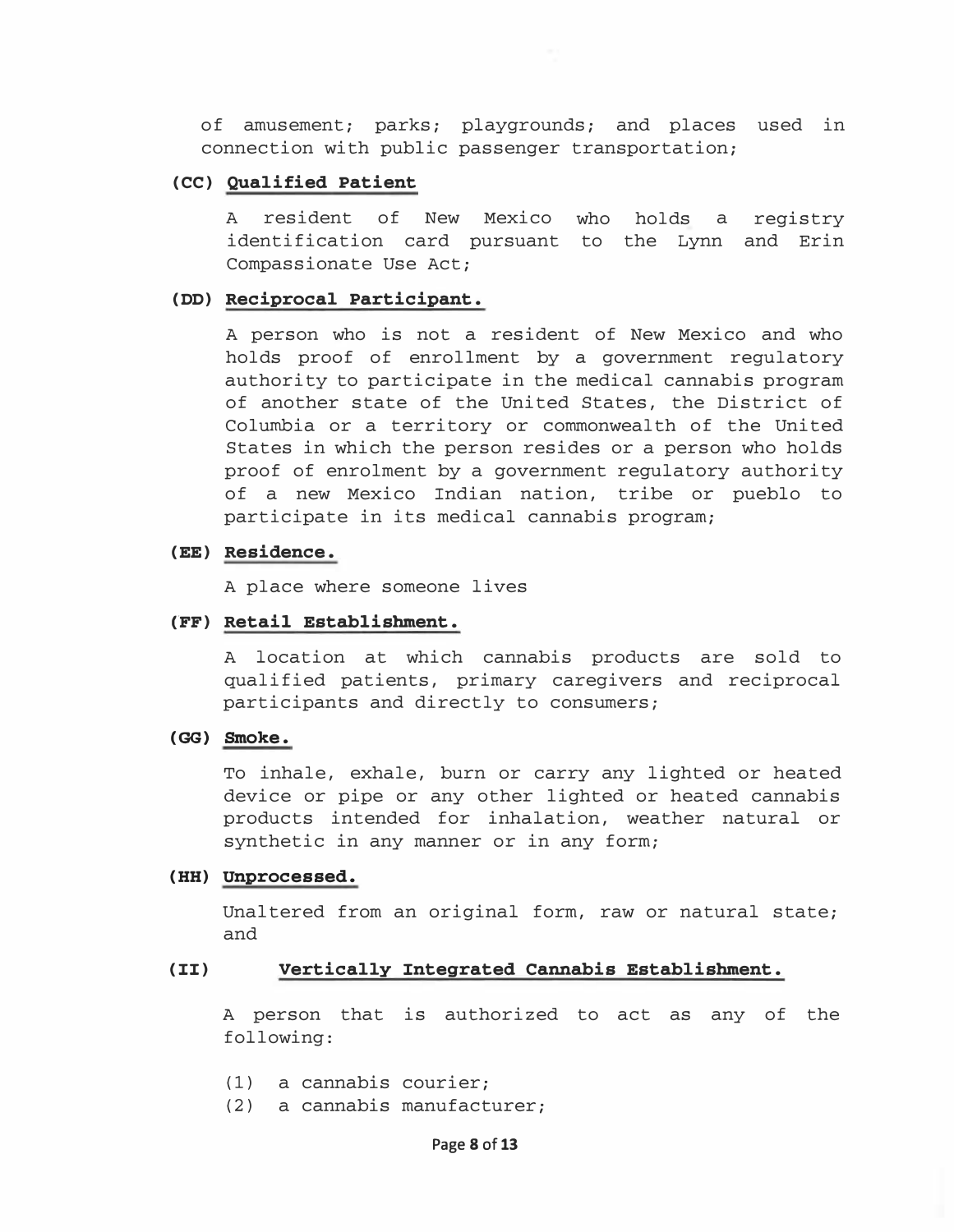- (3) a cannabis producer; and
- (4) a cannabis retailer

### ARTICLE 3: PERSONAL POSSESSION AND USE

### Sec. 19-12. - Personal Possession

- A. Pursuant to the requirements of the Cannabis Regulation Act (NMSA 1978,  $\S$  26-2C- 1 et seq.), Adults twenty-one (21) years of age and older may possess a maximum of two ounce of cannabis, a maximum of sixteen (16) grams of concentrated cannabis infused products, and a maximum of eight hundred (800) milligrams of edible cannabis in public places within the City of Bloomfield. The usage of cannabis and cannabis products is permitted by right at an individual's dwelling as long as the activity does not endanger others or cause a public nuisance and such usage does not otherwise violate the Cannabis Regulation Act.
- B. It shall be unlawful for any person to smoke, vape, or ingest cannabis products in any public place.
- C. Unless otherwise allowed in the Cannabis Regulation Act or the Lynn and Erin Compassionate Use Acct, it shall be unlawful:
	- 1. To possess or intentionally distribute any amount of a cannabis product on the premises of a school or daycare center unless the person is a qualified patient, a primary caregiver, or a reciprocal participant; provided that this section shall not apply to a person who possess a cannabis product for authorized purposes on the premises of a licensed cannabis training and education program.
	- 2. For any person under twenty-one (21) years of age to possess, consume, or obtain cannabis.
	- 3. For any individual twenty-one (21) years of age or older to possess in any public place cannabis or any cannabis product in excess of those amounts permitted by the Cannabis Regulation Act.
- D. Violation of any provision of this Section shall be punishable by up to ninety (90) days incarceration and a fine up to five hundred (500) dollars, except as otherwise provided in the Cannabis Regulation Act.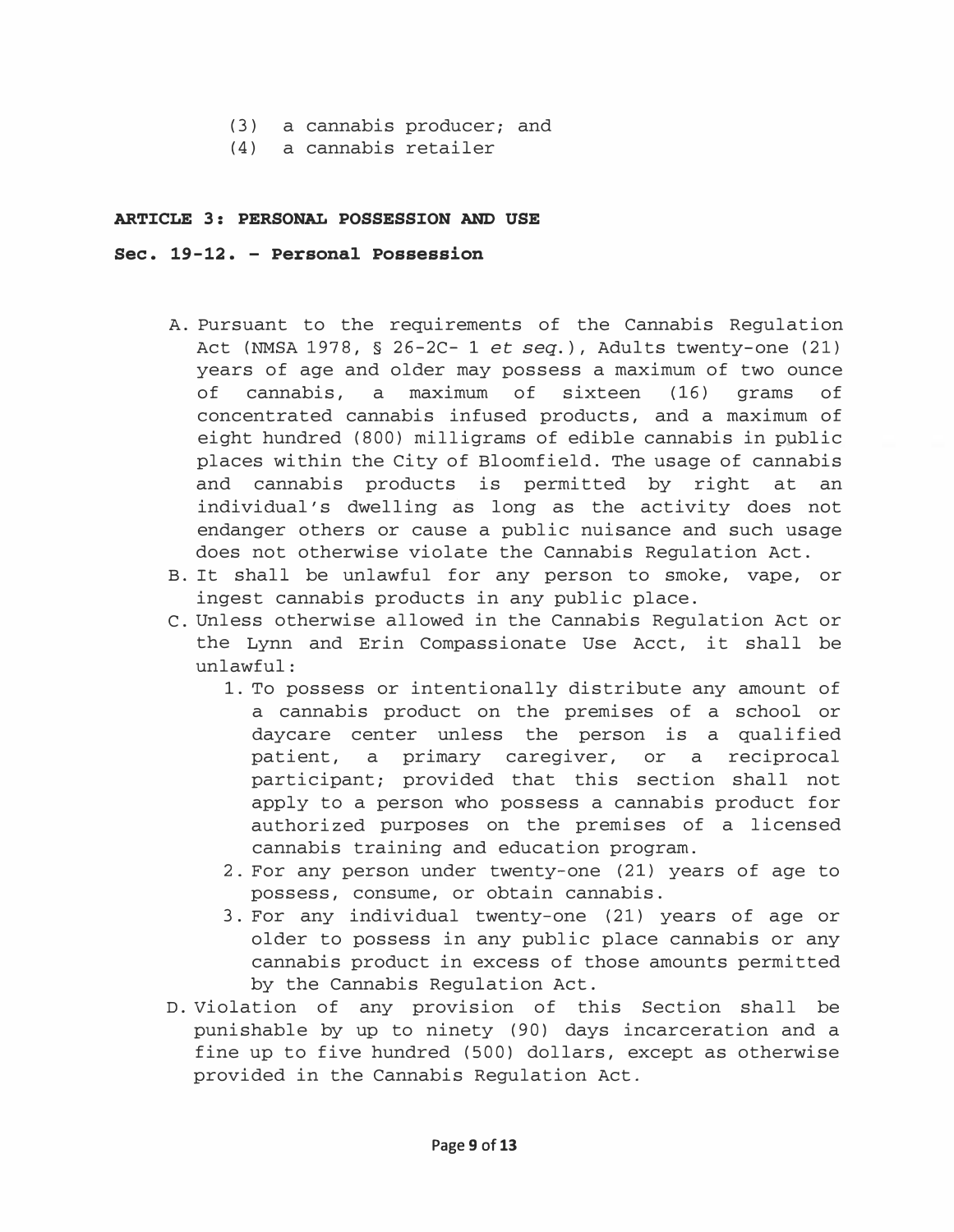### Sec. 19-13 - Non-Commercial Cultivation

- A. Pursuant to the Cannabis Regulation Act, an individual may cultivate homegrown cannabis provided that the cannabis producer acts within the regulations of the Act. The Act limits home cultivation to a maximum of six (6) mature and six (6) immature cannabis plants with a maximum allowance of twelve (12) plants per household. All cannabis cultivation operations, including all cannabis plants, at any stage of growth, harvest, or processing, shall not be visible from the exterior of any structure, facility, building, or greenhouse, within the city limits. All cultivation operations must take place indoors, within a permanent structure that is enclosed on all sides. Outdoor cultivation is prohibited within city limits. Portable greenhouses, hoop houses, and/or non-permanent enclosures shall not be used for cannabis cultivation unless they are placed inside of a permanent structure that is enclosed on all sides. Construction or installation of any type of accessory dwelling unit (ADU) , including any greenhouse for at home cannabis cultivation, requires adherence to all City of Bloomfield land use codes including a placement permit from the City of Bloomfield's planning and zoning administrator.
- B. It shall be unlawful for any person who is less than twentyone (21) years of age to intentionally produce cannabis.
- C. It shall be unlawful for any person twenty-one (21) of age or older, unless licensed under the Cannabis Regulation Act and permitted as required by this chapter, to intentionally produce cannabis or any cannabis product in excess of those amounts permitted by the Cannabis Regulation Act.
- D. Violation of any provision of this Section shall be punishable by up to ninety (90) days incarceration and a fine up to five hundred (500) dollars, except as otherwise provided in the Cannabis Regulation Act.

### Sec. 19-14 - Sec. 19-20 RESERVED

ARTICLE 4: CANNABIS BUSINESS LICENSE/REGISTRATION & CANNABIS LICENSE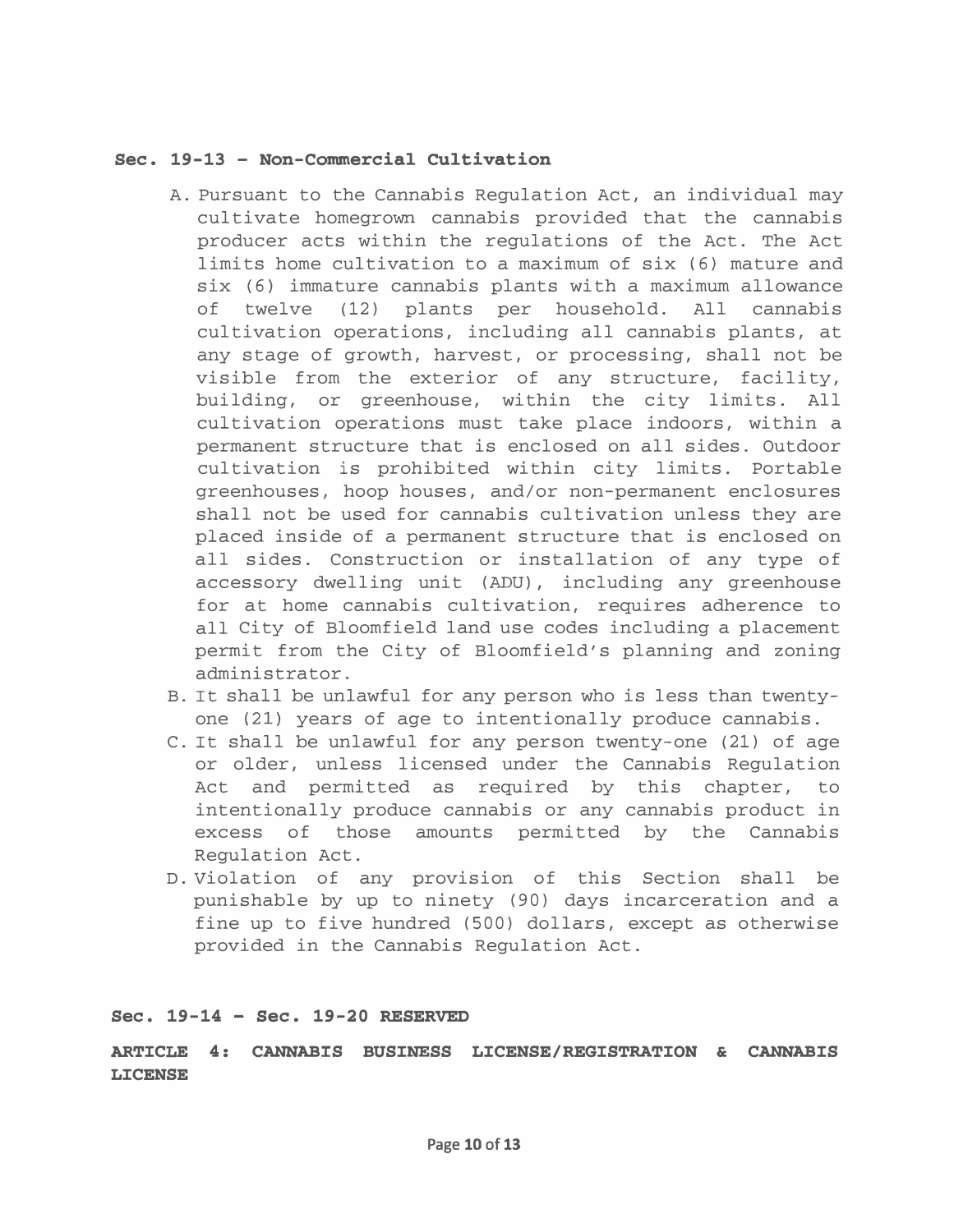### Sec. 19-21 Cannabis Business License/ Registration

Any business engaged in the cultivation, production, processing, manufacturing, distribution, and/or retail sales of cannabis and cannabis-derived products must obtain and comply with all City of Bloomfield Ordinances, including the City of Bloomfield Business License/Registration Ordinance, Ordinance 485.

## Sec. 19-22 Cannabis License/Permit

- A. Any business engaged 'in cultivation, production, processing, manufacturing, distribution, and/or retail sales of cannabis and cannabis-derived products must obtain a cannabis license/permit from the City of Bloomfield in addition to any licenses/permits required under the Cannabis Regulation Act. The City of Bloomfield cannabis license/permit is in addition to and not in lieu of any and all licenses and permits required by the State of New Mexico. The cost of a cannabis license/permit shall be one thousand dollars (\$1, 000.00) per year and shall be issued for a period of one (1) year from the date of issuance.
- B. Prior to issuance of a cannabis license/permit or renewal, the Code Compliance Officer shall confirm compliance with distancing requirements as required and pass a San Juan County Building Code inspection. The cannabis establishment shall comply with Chapter 38 (as it may be amended from time to time) of the National Fire Protection Association (NFPA) 1 Fire Code. Cannabis manufactures, cannabis research laboratories, and cannabis testing laboratories shall receive semiannual inspections. All other cannabis establishments shall receive an annual inspection, at the discretion of the San Juan County Fire Department.

### Sec. 19-23 Cannabis Consumption Area

Cannabis Consumption Areas are not permitted within the City of Bloomfield.

### Sec. 19-24 - Sec. 19-26 RESERVED

### ARTICLE 5: CANNABIS ZONING DISTRICTS AND DEVELOPMENT REQUIREMENTS

Sec. 19-27 Zoning Districts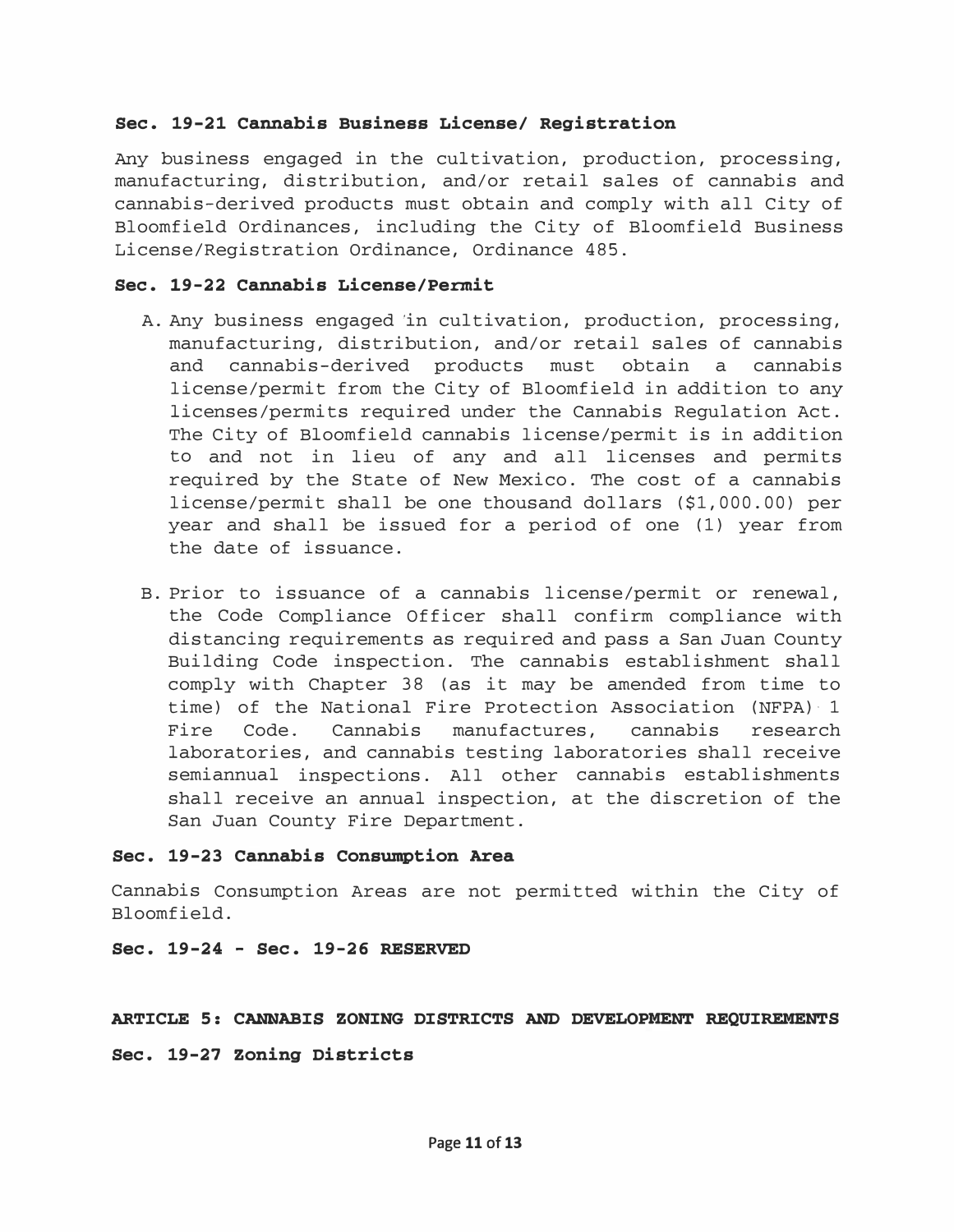To protect the health, safety and welfare of the City of Bloomfield residents and visitors, all cultivation, production, processing, manufacturing, distribution, and/or retail sales of cannabis and cannabis-derived products by a licensed producer or seller shall take place only within designated zoning districts as specified in this code.

Permissible zoning classification for cannabis cultivation, production, processing, manufacturing, distribution, and/or retail sales of cannabis or cannabis-derived products shall be limited to the following:

- A. Cannabis cultivation, processing, and manufacturing shall be allowed only within the agricultural zoning.
- B. Cannabis retail sales of cannabis and cannabis-derived products shall be allowed only within the commercial zoning districts.

# Sec. 19-28 Hours of Operation

Cannabis Retailers shall only sell cannabis products for off-site consumption between the hours of 7: 00 am and 12: 00 am Monday through Saturday and between the hours of 12:00 pm and 12:00 am on Sunday.

## Sec. 19-29 Prohibited Locations

To protect the health, safety, and welfare of the City of Bloomfield residents and visitors, no cannabis cultivation, production, processing, manufacturing, distribution, wholesaling and/or retail sales of cannabis or cannabis-derived products shall be permitted:

- A. Within three hundred (300) feet of a school (both public and private) or daycare.
- B. Cannabis establishments must maintain a reasonable separation distance of at least one quarter (1/4) mile or one thousand three hundred twenty feet (1,320) from one cannabis establishment to another as measured from the nearest outside wall to outside wall of the building.

# Sec. 19-30 Prohibited Use of Cannabis on Public Property